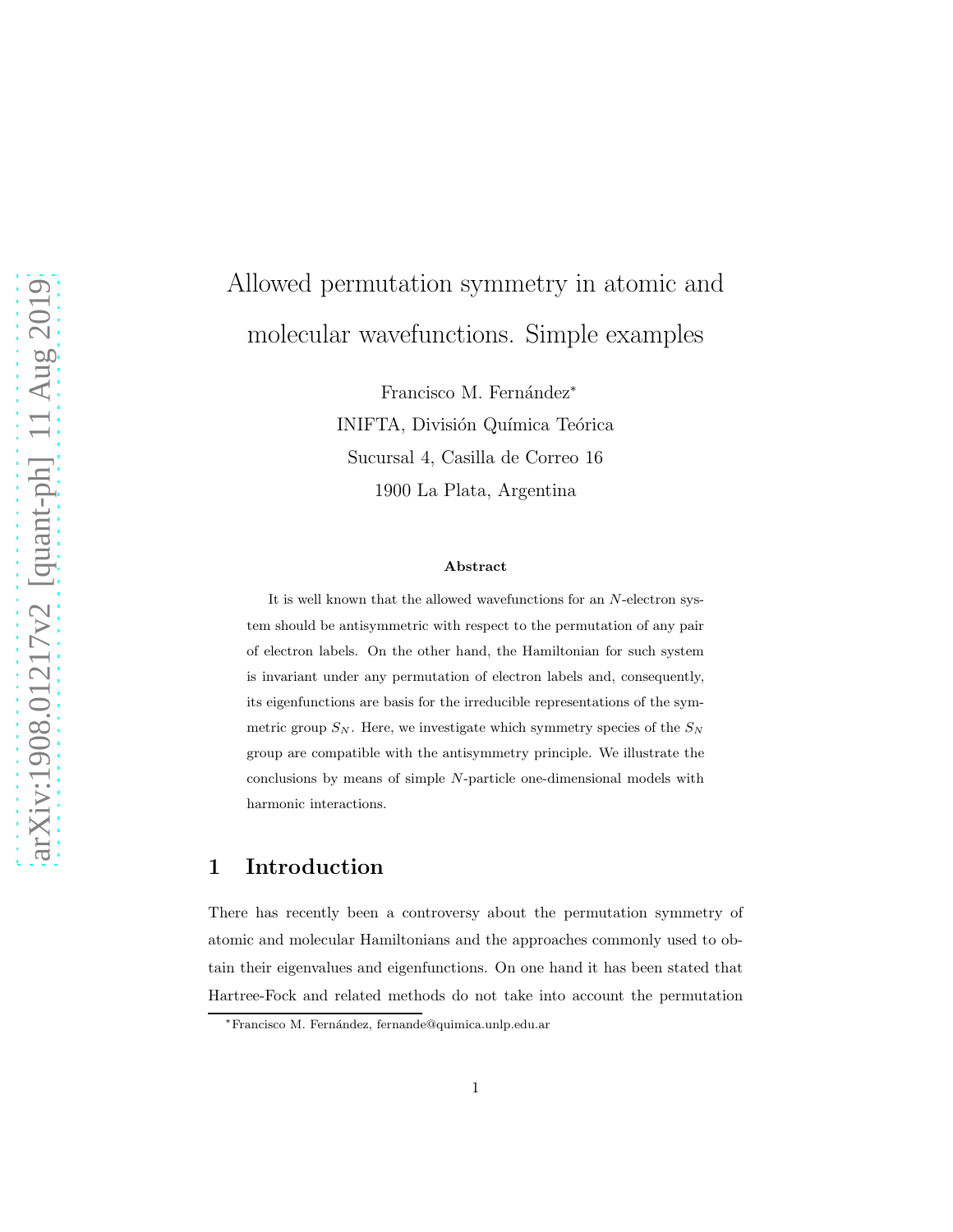symmetry of the non-relativistic Hamiltonian, which "leads to false concepts, misinterpretations and unjustifiable approximations when dealing with manyelectron systems" [\[1\]](#page-10-0). On the other hand, it has been shown that the arguments put forward in that paper violate well known mathematical theorems and that the analysis is based on an incorrect application of the permutation operators of the symmetric group  $S_N$  [\[2\]](#page-10-1). Such interesting discussion motivated the analysis of the permutation symmetry of electronic systems carried out below in this paper.

The postulates of quantum mechanics state that the wavefunction for a system of particles should be symmetric or antisymmetric under the permutation of the variables of identical particles if they are either bosons or fermions, respectively. In the particular case of an N-electron system the wavefunction should be antisymmetric with respect to the transposition of the coordinates of any pair of electrons. For this reason approximate calculations of the electronic structure of atoms and molecules is commonly based on Slater determinants constructed from suitably chosen spin-orbitals. The configuration interaction (CI) method is known to provide accurate atomic and molecular electronic energies [\[3\]](#page-10-2). On the other hand, it is well known that the non-relativistic Hamiltonian for a system of  $N$  electrons is invariant under the  $N!$  permutations of the electronic variables. For this reason its eigenfunctions are basis for the irreducible representations (irreps) of the symmetric group  $S_N$ . Since the Schrödinger equation for an N-electron system is not exactly solvable for  $N > 1$  there are no available comparisons between the exact solutions of the non-relativistic system and sufficiently accurate results provided by widely used methods like CI, except for some exactly-solvable models [\[4\]](#page-11-0). It would be interesting, for example, to know to which non-relativistic energy levels converges a CI calculation based on a Slater-determinant basis set.

The purpose of this paper is to fill this gap by means of exactly-solvable non-relativistic models with  $S_N$  symmetry that can be easily treated by means of CI to a great degree of accuracy. In section [2](#page-2-0) we outline the concepts of permutation symmetry that are relevant for present discussion. In section [3](#page-4-0) we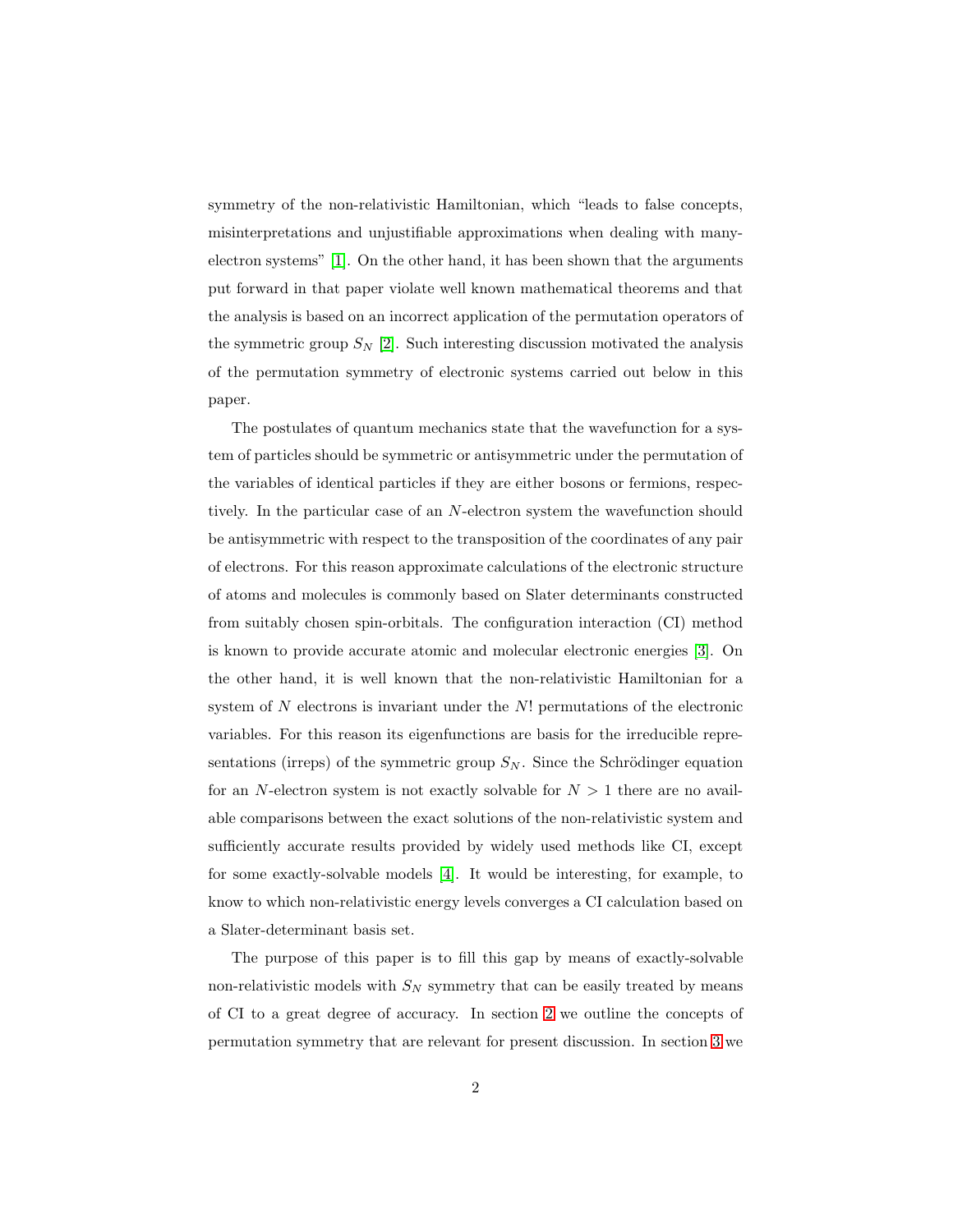solve the Schrödinger equation for a simple non-relativistic model with  $N = 3$ identical particles. In section [4](#page-8-0) we carry out a similar analysis for  $N = 4$ . Finally, in section [5](#page-9-0) we summarize the main results and draw conclusions.

## <span id="page-2-0"></span>2 Permutation symmetry

The Hamiltonian operator  $H$  for an  $N$ -electron system is invariant under the transposition  $P_{ij}$  of the variables of any pair of electrons i,j; that is to say:  $P_{ij}HP_{ij}^{-1} = H$ . There are  $N(N-1)/2$  such transpositions that satisfy  $P_{ij} =$  $P_{ji} = P_{ij}^{-1}$ . Since  $P_{ij}^2 = \hat{E}$  (the identity operator) then the eigenvalues of every transposition operator are  $\pm 1$ . The invariance of H under transpositions can also be written in terms of vanishing commutators  $[H, P_{ij}] = 0$ . Since the transpositions do not commute, then we cannot obtain a complete set of eigenfunctions common to H and all  $P_{ij}$ . We can write a transposition as

$$
P_{ij} = \left[ \begin{array}{c} 1, 2, \dots, i, \dots, j, \dots N \\ 1, 2, \dots, j, \dots i, \dots N \end{array} \right] \tag{1}
$$

which means to substitute the electron variables  $\mathbf{r}_j, \mathbf{r}_i$  for  $\mathbf{r}_i, \mathbf{r}_j$  (it may also include spin variables when necessary)

The Hamiltonian  $H$  is also invariant under any permutation

$$
P_{[i]} = \begin{bmatrix} 1, 2, ..., N \\ i_1, i_2, ..., i_N \end{bmatrix}
$$
  

$$
i_k \in \{1, 2, ..., N\}
$$
 (2)

which means to substitute  $\mathbf{r}_{i_1}$ ,  $\mathbf{r}_{i_2},...$ ,  $\mathbf{r}_{i_N}$  for  $\mathbf{r}_1$ ,  $\mathbf{r}_2,...,\mathbf{r}_N$ . There are N! such permutations of the variables of the  $N$  electrons that can be split into  $N!/2$  even and  $N!/2$  odd permutations. Any permutation can be written as a non-unique product of a finite number of transpositions [\[5\]](#page-11-1). However, given a permutation, the number of such factors is either even or odd and we commonly say that the permutation is even or odd, respectively. The set of all N! permutations of the N electrons form the symmetric group  $S_N$ . The invariance of the Hamiltonian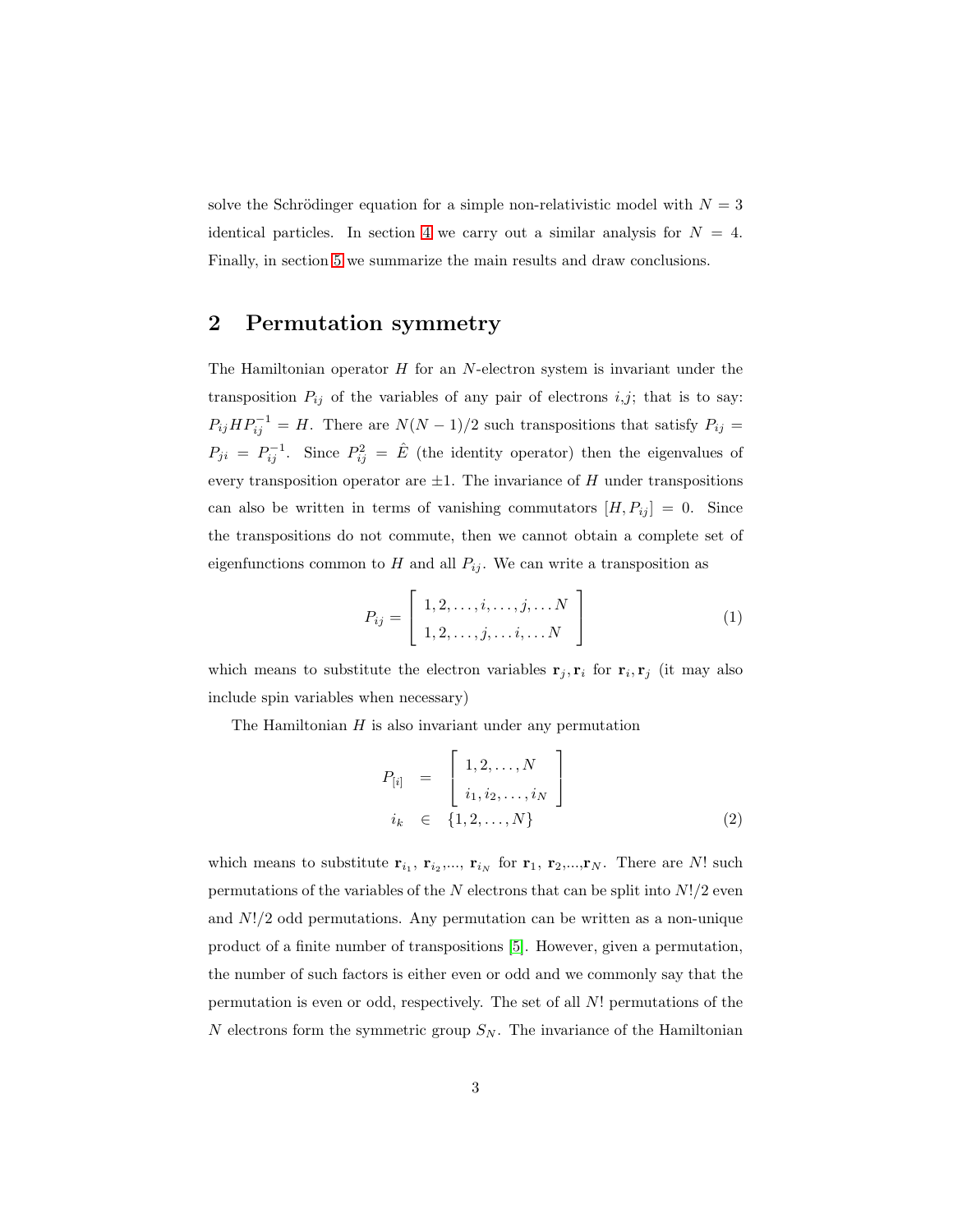may be expressed either as  $P_{[i]} H P_{[i]}^{-1} = H$  or  $[H, P_{[i]}] = 0$  for any of the N! permutations.

If  $\psi$  is an eigenfunction of H with eigenvalue E, then  $P_{ij}H\psi = HP_{ij}\psi =$  $EP_{ij}\psi$ . Therefore, if  $\psi$  is non-degenerate then  $P_{ij}\psi = \pm \psi$  for all i, j. In the case of a degenerate energy level both  $\psi$  and  $P_{ij}\psi$  may be linearly independent eigenfunctions of H. In fact, since  $[P_{ij}, P_{kl}] \neq 0$  then the non-degenerate states are not, in general, eigenfunctions of all the permutation operators  $P_{[i]}$ . Despite of this fact it has been stated that  $[H, P_{[i]}] = 0$  implies that any eigenfunction of H is an eigenfunction of  $P_{[i]}$  [\[1,](#page-10-0) [6,](#page-11-2) [7\]](#page-11-3).

The Hamiltonians of some systems of identical particles are also invariant under coordinate inversion  $\hat{i}f(\mathbf{x}) = f(-\mathbf{x})$  about the origin. Since  $[H, \hat{i}] = 0$ and  $[P_{ij}, \hat{i}] = 0$  then the eigenfunctions of H are either even or odd with respect to inversion:  $\hat{\imath}\psi = \pm \psi$ .

The results above apply to any system of  $N$  identical particles but we restrict ourselves to electrons because we are interested in the electronic structure of atoms (with the nucleus clamped at origin) and molecules (under the Born-Oppenheimer approximation). Since the Schrödinger equation for such systems cannot be solved exactly we resort to approximate methods. In order to obtain a suitable basis set for such calculations we commonly construct the required antisymmetric functions as Slater determinants [\[3\]](#page-10-2)

$$
|\chi_{i_1}\chi_{i_2}\dots\chi_{i_N}\rangle = \mathcal{A}\chi_{i_1}(1)\chi_{i_2}(2)\dots\chi_{i_N}(N)
$$
  

$$
= \frac{1}{\sqrt{N!}}\sum_{i=1}^{N!}(-1)^{p_{[i]}}P_{[i]}\chi_{i_1}(1)\chi_{i_2}(2)\dots\chi_{i_N}(N) \qquad (3)
$$

where  $p_{[i]}$  reflects the parity (even or odd) of  $P_{[i]}$  and  $\chi_j$  is a spin-orbital given by the product of a space orbital factor  $\varphi_i$  and a spin one  $\omega_k$  that equals either  $\alpha$  ( $m_s = 1/2$ ) or  $\beta$  ( $m_s = -1/2$ ). The CI method is a Rayleigh-Ritz variational approach with the ansatz

<span id="page-3-0"></span>
$$
\Phi = \sum_{i_1, i_2, ..., i_N} C_{i_1, i_2, ..., i_N} | \chi_{i_1} \chi_{i_2} \dots \chi_{i_N} \rangle \tag{4}
$$

commonly chosen to be an eigenfunction of the total spin operators  $S^2$  and  $S_z$ when  $H$  is the non-relativistic (spin-free) Hamiltonian [\[3\]](#page-10-2).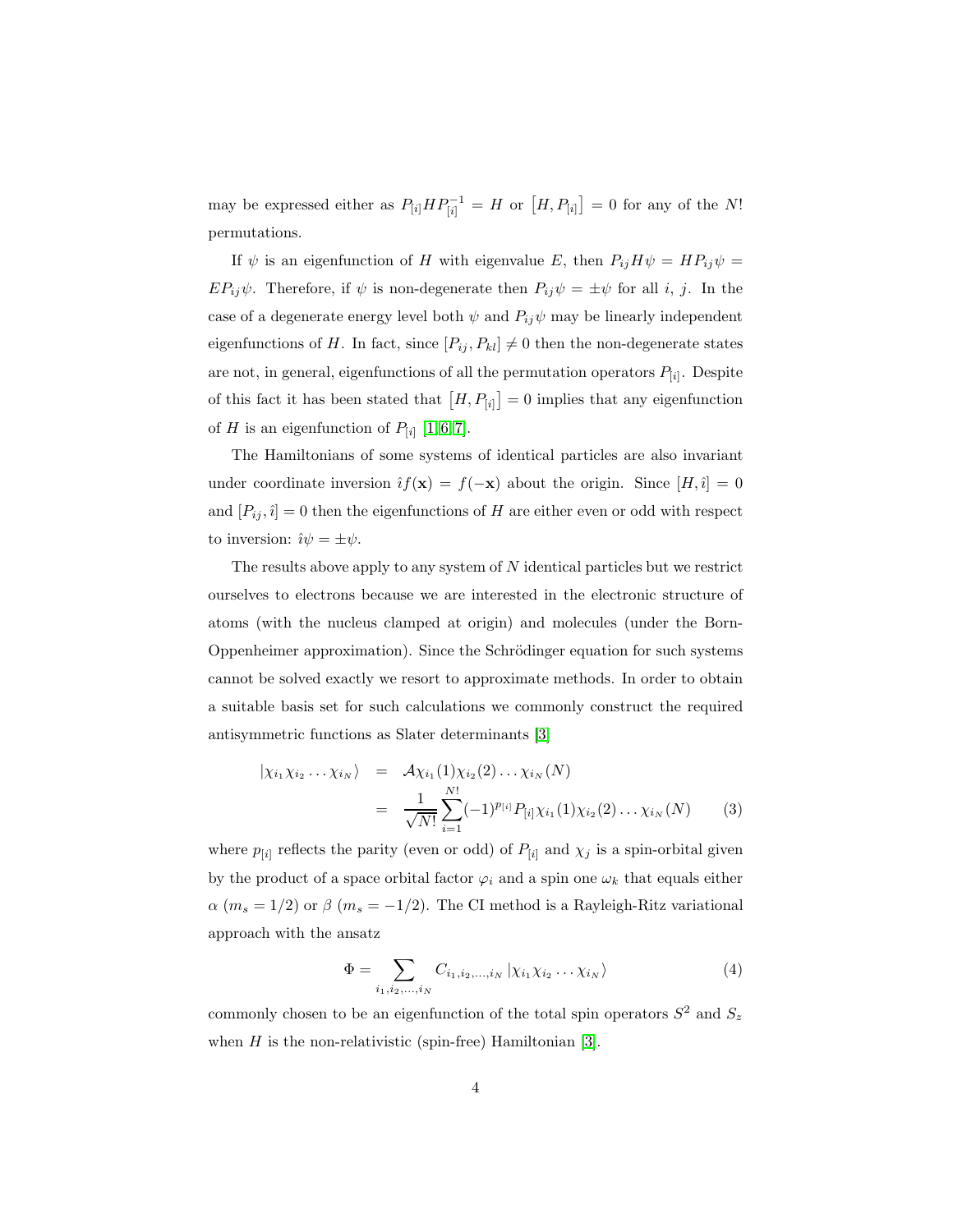It is not possible to compare the approximate variational calculation based on the trial function  $(4)$  with an exact result because the Schrödinger equation for any atomic or molecular system with  $N > 1$  cannot be solved exactly. For this reason in the following sections we consider two exactly solvable models with  $S_N$  symmetry.

# <span id="page-4-0"></span>3 Exactly-solvable three-particle model

The case  $N = 2$  is trivial because the only permutation operators are  $\hat{E}$  and  $P_{12}$  [\[2,](#page-10-1)5]. Therefore, any eigenfunction  $\psi$  of the non-relativistic Hamiltonian H satisfies  $P_{12}\psi = \pm \psi$  and a symmetric spatial function is multiplied by an antisymmetric spin one (singlet state), whereas an antisymmetric spatial function is multiplied by a symmetric spin one (triplet) in order to obtain an antisymmetric total wavefunction Φ. Obviously, in this particular case we can easily omit the spin part in the construction of an approximate wavefunction. Therefore, the first non-trivial case is  $N = 3$ .

The symmetric group  $S_3$  is isomorphic to  $C_{3v}$  (and also to  $D_3$ ) [\[8\]](#page-11-4); its character table being

| $C_{3v}$         | E | $2\mathbb{C}_3$ | $3\sigma_v$ |
|------------------|---|-----------------|-------------|
| $\boldsymbol{A}$ |   |                 |             |
| $A_2$            |   |                 |             |
| F,               | 2 |                 |             |

There is a one-to-one correspondence between the permutation operators and the  $C_{3v}$  ones given by

$$
\hat{E} = \begin{bmatrix} 123 \\ 123 \end{bmatrix}, C_3 = \begin{bmatrix} 123 \\ 312 \end{bmatrix}, C_3^2 = \begin{bmatrix} 123 \\ 231 \end{bmatrix}
$$

$$
\sigma_{v_1} = \begin{bmatrix} 123 \\ 132 \end{bmatrix}, \sigma_{v_2} = \begin{bmatrix} 123 \\ 321 \end{bmatrix}, \sigma_{v_3} = \begin{bmatrix} 123 \\ 213 \end{bmatrix}
$$

The well known projection operators

$$
\mathcal{P}_{A_1} = \frac{1}{6} \left( \hat{E} + C_3 + C_3^2 + \sigma_{v_1} + \sigma_{v_2} + \sigma_{v_3} \right)
$$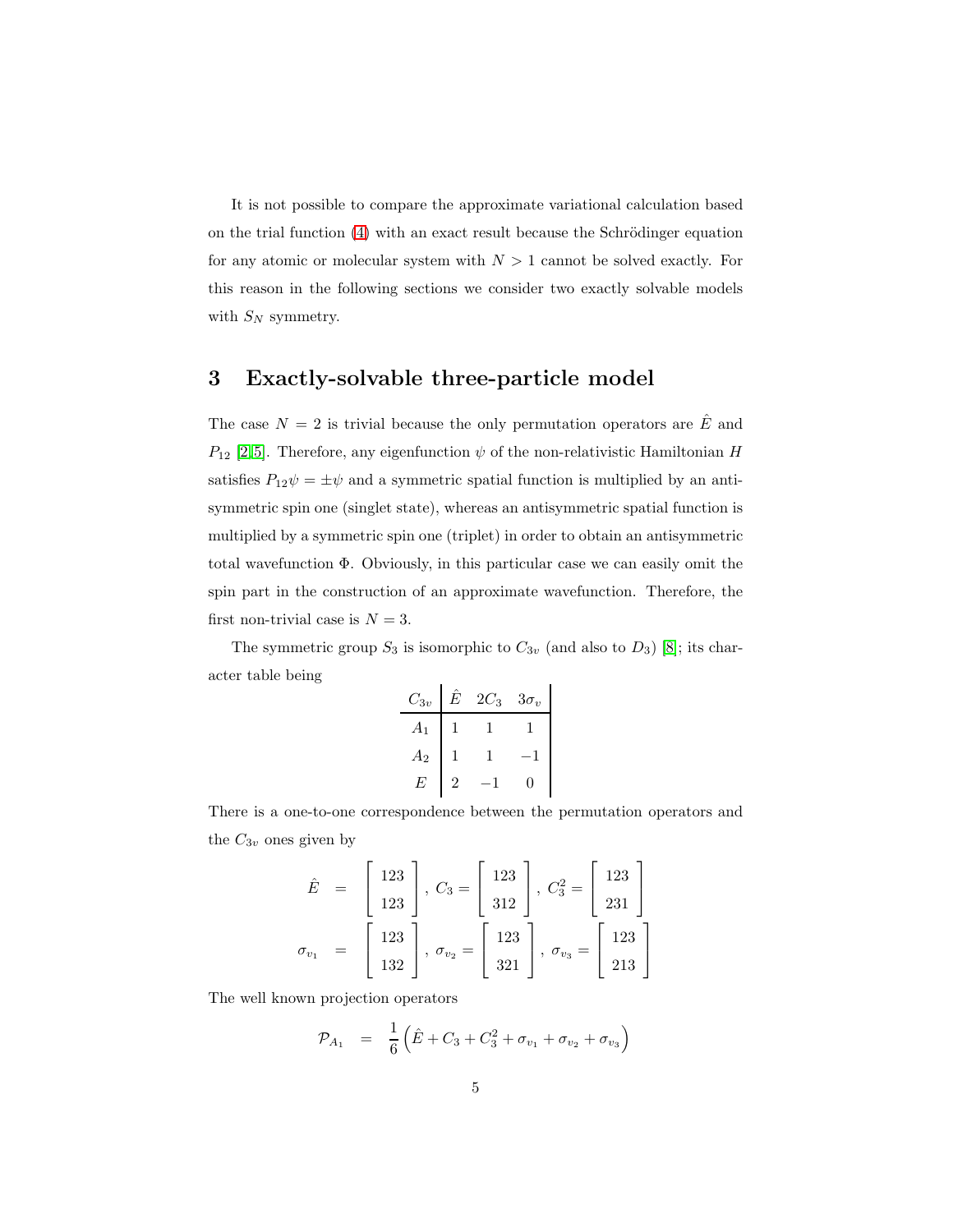$$
\begin{array}{rcl}\n\mathcal{P}_{A_2} & = & \frac{1}{6} \left( \hat{E} + C_3 + C_3^2 - \sigma_{v_1} - \sigma_{v_2} - \sigma_{v_3} \right) \\
\mathcal{P}_E & = & \frac{1}{3} \left( 2 \hat{E} - C_3 - C_3^2 \right)\n\end{array}
$$

will be most useful for present analysis.

One can easily verify that the Hamiltonian

<span id="page-5-0"></span>
$$
H = -\frac{1}{2} \left( \frac{\partial^2}{\partial x_1^2} + \frac{\partial^2}{\partial x_2^2} + \frac{\partial^2}{\partial x_3^2} \right) + \frac{1}{2} \left( x_1^2 + x_2^2 + x_3^2 \right) + \xi \left( x_1 x_2 + x_1 x_3 + x_2 x_3 \right),\tag{5}
$$

exhibits  $S_3$  permutation symmetry and is parity invariant. It describes a system of three identical particles in a one-dimensional space that interact with a different one clamped at origin by means of the terms  $x_j^2/2$  and between them by means of the terms  $\xi x_i x_j$ . It resembles, for example, the Lithium atom with the nucleus clamped at origin. One may reasonably argue that this onedimensional toy model is unsuitable for the study of atomic systems but the point is that here we are merely interested in the permutation symmetry of the Hamiltonian operator. The great advantage of this simple model is that the Schrödinger equation is separable and exactly solvable. It is a simplified version of the oscillator models widely used by Moshinsky [\[4\]](#page-11-0).

By means of the change of variables [\[2\]](#page-10-1)

$$
y_1 = \frac{\sqrt{2}x_2}{2} - \frac{\sqrt{2}x_3}{2}, \ y_2 = \frac{\sqrt{6}(2x_1 - x_2 - x_3)}{6}, \ y_3 = \frac{\sqrt{3}(x_1 + x_2 + x_3)}{3}, \ (6)
$$

the Hamiltonian becomes

$$
H = -\frac{1}{2} \left( \frac{\partial^2}{\partial y_1^2} + \frac{\partial^2}{\partial y_2^2} + \frac{\partial^2}{\partial y_3^2} \right) + \frac{k}{2} \left( y_1^2 + y_2^2 \right) + \frac{k'}{2} y_3^2,
$$
  
\n
$$
k = 1 - \xi, \ k' = 1 + 2\xi
$$
 (7)

We appreciate that there are bound states provided that  $-1/2 < \xi < 1$ . Under this condition the eigenfunctions and eigenvalues are given by

$$
\psi_{n_1 n_2 n_3}(x_1, x_2, x_3) = \phi_{n_1}(k, y_1) \phi_{n_2}(k, y_2) \phi_{n_3}(k', y_3)
$$
  
\n
$$
E_{n_1 n_2 n_3} = \sqrt{k} (n_1 + n_2 + 1) + \sqrt{k'} \left( n_3 + \frac{1}{2} \right),
$$
  
\n
$$
n_1, n_2, n_3 = 0, 1, 2, ....
$$
\n(8)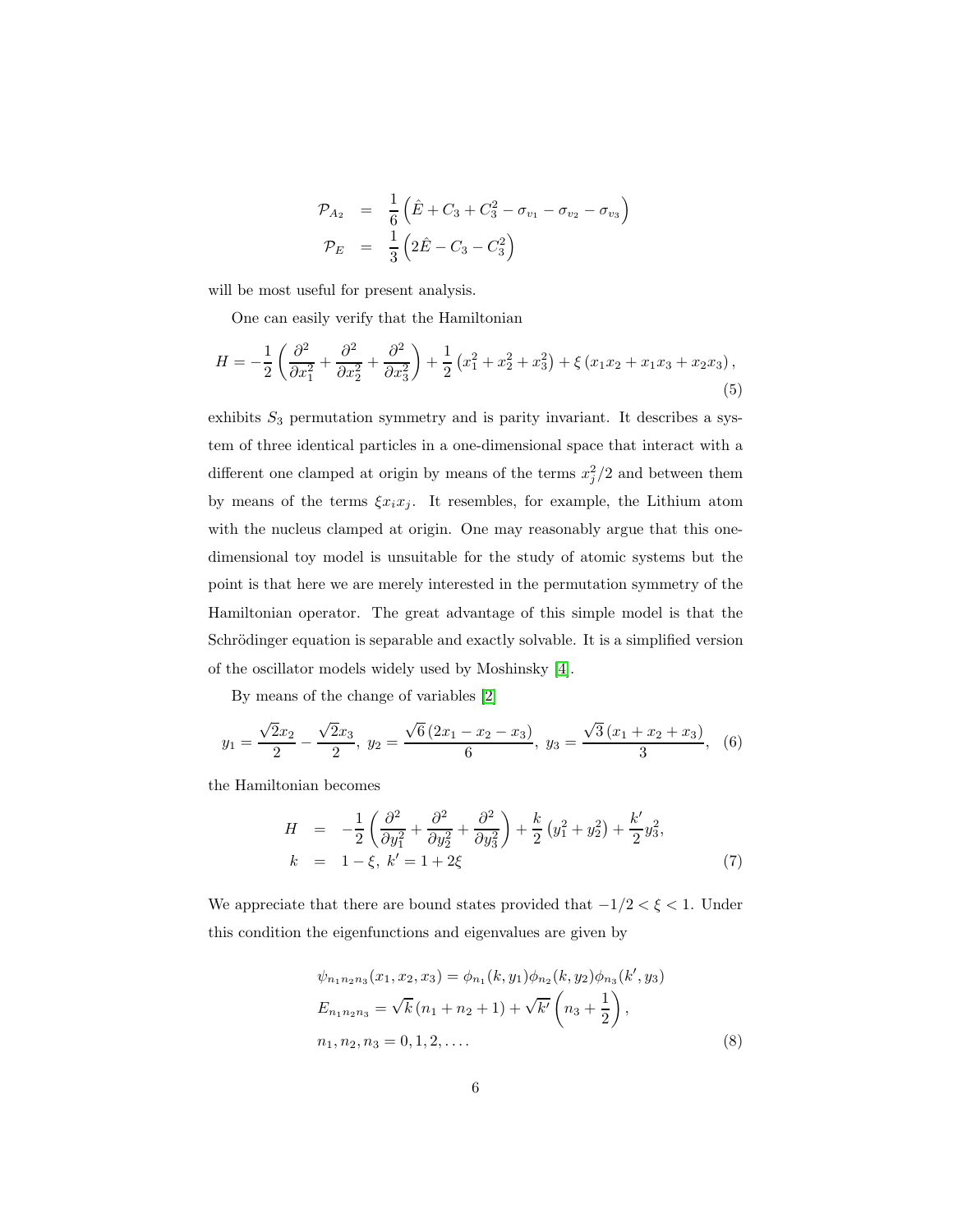where  $\phi(k,q)$  is a normalized eigenfunction of the dimensionless Hamiltonian  $H_{HO}$  for the harmonic oscillator

$$
H_{HO}\phi_n(k,q) = \sqrt{k}\left(n+\frac{1}{2}\right)\phi_n(k,q), n = 0, 1, ...
$$

$$
H_{HO} = -\frac{1}{2}\frac{d^2}{dq^2} + \frac{k}{2}q^2
$$
(9)

Since the symmetric group  $S_3$  is isomorphic to  $C_{3v}$  we can label the irreps as  $A_1$ ,  $A_2$  (both one-dimensional) and E (two-dimensional). If we added the inversion, then the suitable group would be  $D_{3h}$  (among others) with irreps  $A'_1, A'_2, E', A''_1, A''_2$  and  $E''$ , but we will restrict ourselves to the permutation symmetry. The Hamiltonian [\(5\)](#page-5-0) exhibits also dynamical symmetry because it commutes with a set of five operators that depend on the coordinates and conjugate momenta. Consequently, the degeneracy of the energy levels given by  $n_1+n_2+1$  is considerably greater than the one predicted even by  $D_{3h}$ . However, for present purposes it will suffice to consider just  $C_{3v}$  because we are interested only in the permutation symmetry. Note that the Hamiltonian operator for Lithium (under the clamped-nucleus approximation) commutes with the total angular momentum of the electrons  $L^2$  and  $L_z$ ; therefore, the symmetric group  $S_3$  will be insufficient in this realistic case too. Since the dynamical symmetry is model-dependent we will omit it from now on.

The variables  $y_1$  and  $y_2$  are basis for the irrep E while  $y_3$  is basis for  $A_1$ . For this reason all the states  $\psi_{00j}$  are basis for  $A_1$  and the symmetry of the states of the non-relativistic Hamiltonian is completely determined by the quantum numbers  $n_1$  and  $n_2$ . For example,  $\psi_{10j}$  and  $\psi_{01j}$  are basis for E and the three degenerate functions with  $n_1 + n_2 = 2$  are basis for both  $A_1$  and E. The state  $\psi_{11j}$  is basis for E and by means of the projection operators we easily verify that the linear combinations  $\psi_{20j} + \psi_{02j}$  and  $\psi_{20j} - \psi_{02j}$  are basis for  $A_1$  and  $E$ , respectively. We can carry out this analysis for every energy level; for example the four states with  $n_1 + n_2 = 3$  are basis for  $A_1$ ,  $A_2$  and  $A_3$ . A straightforward calculation shows that  $3\psi_{21j} - \psi_{03j}$ ,  $\psi_{30j} - 3\psi_{12j}$  and  $(\psi_{30j} + \psi_{12j}, \psi_{21j} + \psi_{03j})$ are basis for  $A_1$ ,  $A_2$  and  $E$ , respectively. In this case only the basis functions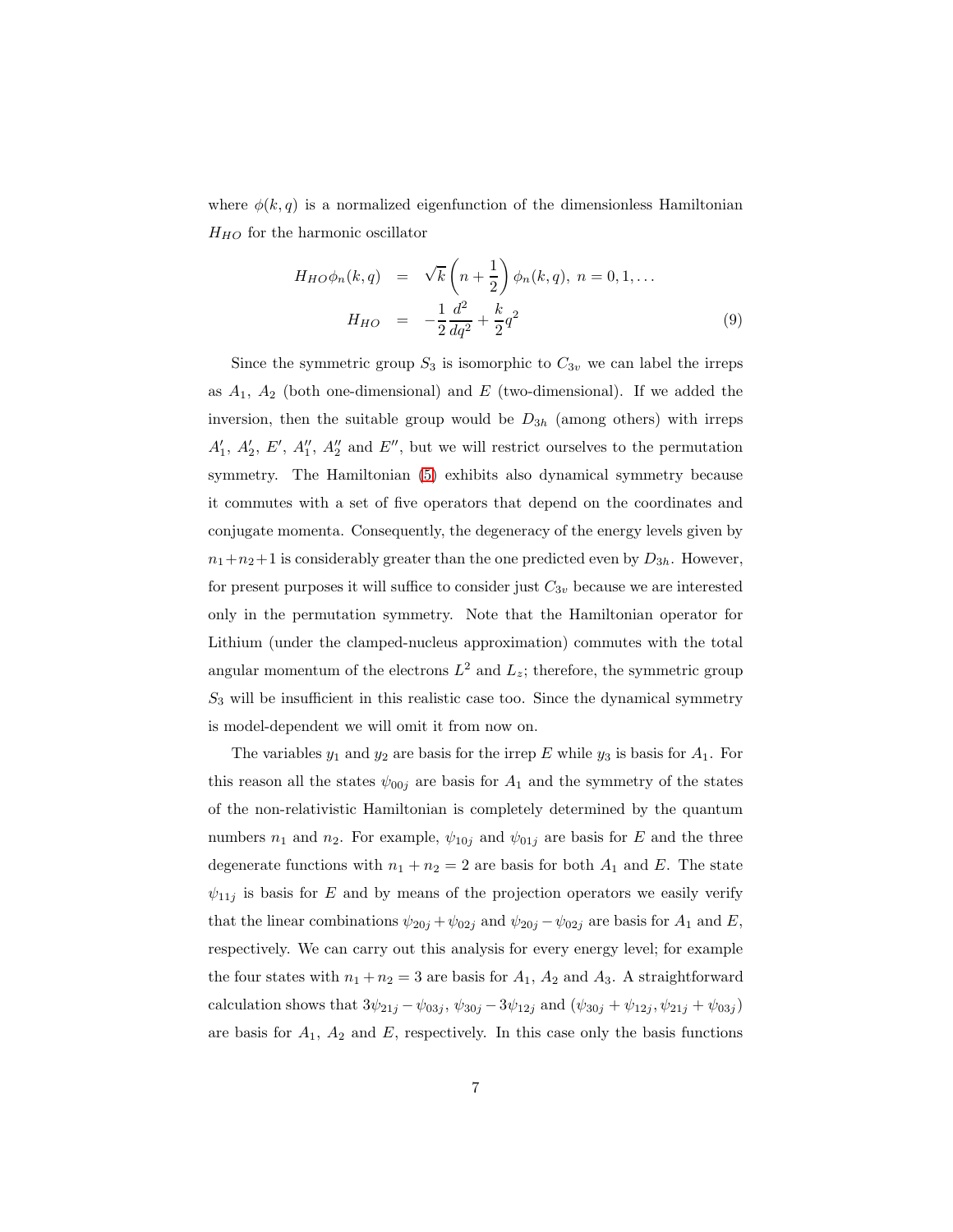for the irreps  $A_1$  and  $A_2$  are eigenfunctions of all the permutation operators.

Let us now turn to the construction of antisymmetric spatial-spin functions. Since  $\mathcal{P}_{A_2} = \sqrt{6}\mathcal{A}$  we will resort to this projection operator for the construction of antisymmetric functions. In the case of three electrons we expect one quadruplet and two doublets. In order to determine which non-relativistic functions will appear in a standard CI calculation we choose an arbitrary function  $f(x_1, x_2, x_3)$  and construct antisymmetric functions according to the following expression

<span id="page-7-0"></span>
$$
\mathcal{P}_{A_2}\omega_i(x_1)\omega_j(x_2)\omega_k(x_3)\mathcal{P}_u f(x_1, x_2, x_3) \tag{10}
$$

where  $u = A_1, A_2, E$ . The procedure is quite simple: on inserting a product of three monoelectronic spin states the result may be zero or a valid Slater determinant. This straightforward calculation shows that the non-relativistic states that are basis for  $A_1$  are not allowed by the principles of quantum mechanics. In other words, the non-degenerate energy levels  $E_{00j}$  will not appear in a CI calculation. The states that are basis for  $A_2$  appear in the quadruplet, and those belonging to  $E$  in the doublets. It is worth noting that the conclusions based only on the permutation of the electron variables are model independent and therefore apply to more realistic models. For example, in the case of Lithium we expect approximate antisymmetric spatial-spin functions with spatial parts that are basis for the irreps  $A_2$  ( $S = 3/2$ ) and  $E$  ( $S = 1/2$ ). In other words, we would obtain meaningful results with spin-free basis-set functions belonging to the symmetry species just mentioned. Also notice that equation [\(10\)](#page-7-0) can be easily generalized to any number of electrons for which we only need the projection operators for the corresponding symmetric group.

It is not difficult to take into account that the Hamiltonian is also parity-invariant. We simply apply equation [\(10\)](#page-7-0) with the projection operators  $\mathcal{P}_u$  for the symmetry point group  $D_{3h}$   $(u = A'_1, A'_2, E', A''_1, A''_2, E'')$ . The result is that  $A'_1$  and  $A''_1$  do not appear in the Slater determinants,  $A'_2$  and  $A''_2$  appear in the quadruplet,  $E'$  and  $E''$  appear in the doublets. This result agrees with the analysis of the permutation symmetry of the hydrogen atoms in  $H_3^+$  carried out,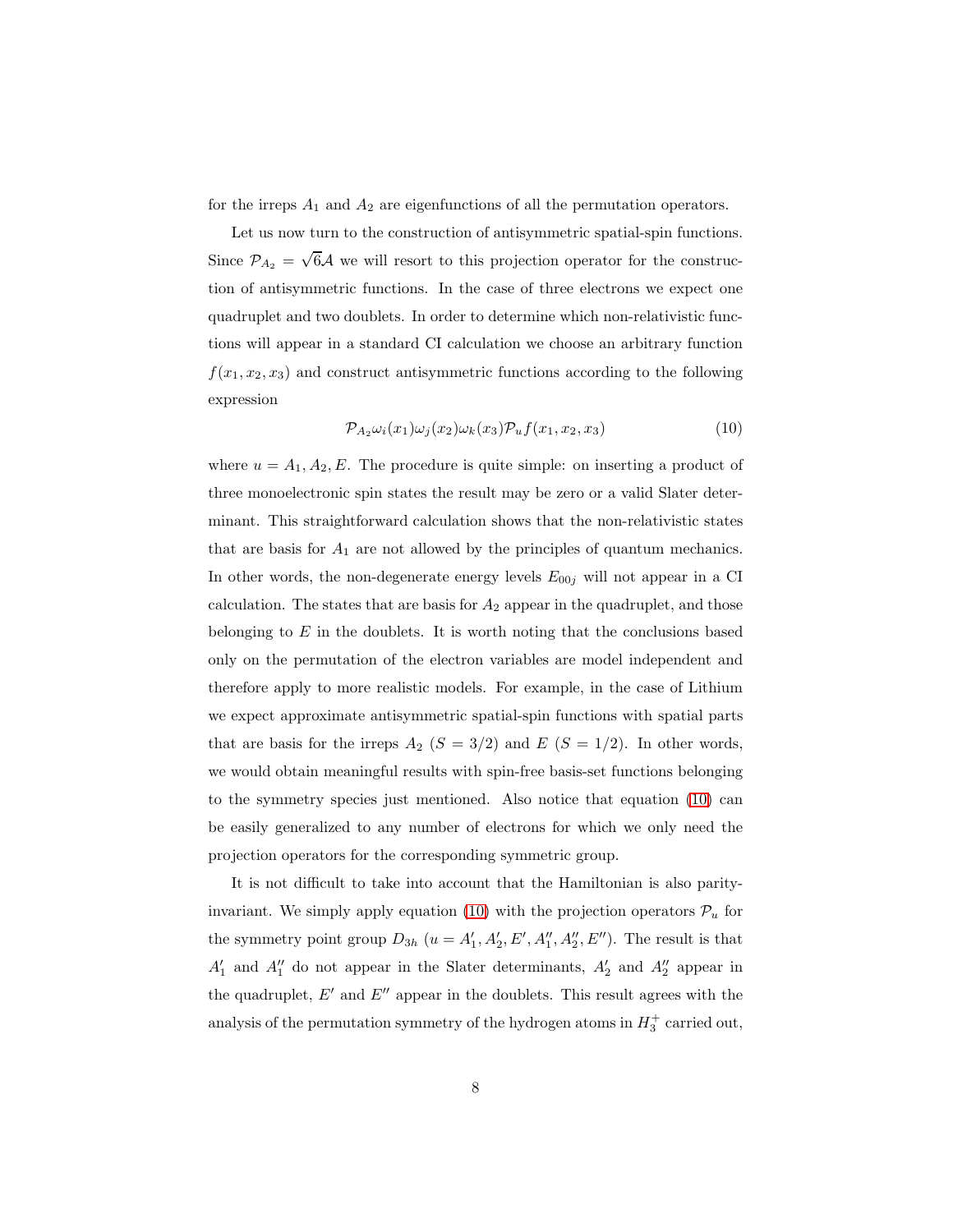<span id="page-8-0"></span>for example, by Bunker and Jensen [\[10\]](#page-11-5) and is called missing levels.

## 4 Exactly-solvable four-particle model

The symmetric group  $S_4$  is isomorphic to O and  $T_d$  and we will choose the former point-group symmetry here. In this case we apply a somewhat different strategy. First, we derive the 24 matrices that produce all the permutations of the elements of a four-dimensional column vector x. Second, we collect the matrices into their respective group classes and determine the order (also called period length) of each of them [\[8\]](#page-11-4). In this way we derive a one-to-one correspondence between the matrix classes and those appearing in the character table of the group O. Third, with each matrix  $M_i$  we build the corresponding operator  $\hat{M}_i$  by means of the well known expression  $\hat{M}_i f(\mathbf{x}) = f(\mathbf{M}_i^{-1}\mathbf{x})$ . In this case we will show neither the character table nor the projection operators that can be easily constructed by means of well known expressions [\[8\]](#page-11-4). We will just discuss the results.

As an illustrative example we resort to the oscillator model

$$
H = -\frac{1}{2} \left( \frac{\partial^2}{\partial x_1^2} + \frac{\partial^2}{\partial x_2^2} + \frac{\partial^2}{\partial x_3^2} + \frac{\partial^2}{\partial x_4^2} \right) + \frac{1}{2} \left( x_1^2 + x_2^2 + x_3^2 + x_4^2 \right) + \xi \left( x_1 x_2 + x_1 x_3 + x_1 x_4 + x_2 x_3 + x_2 x_4 + x_3 x_4 \right)
$$
(11)

that exhibits the appropriate symmetry. By means of the change of variables

$$
y_1 = \frac{1}{\sqrt{2}} (x_1 - x_4), y_2 = \frac{1}{\sqrt{2}} (x_2 - x_3), y_3 = \frac{1}{2} (x_1 - x_2 - x_3 + x_4),
$$
  

$$
y_4 = \frac{1}{2} (x_1 + x_2 + x_3 + x_4)
$$
 (12)

the resulting Hamiltonian is separable an exactly solvable

$$
H = -\frac{1}{2} \left( \frac{\partial^2}{\partial y_1^2} + \frac{\partial^2}{\partial y_2^2} + \frac{\partial^2}{\partial y_3^2} + \frac{\partial^2}{\partial y_4^2} \right) + \frac{1 - \xi}{2} \left( y_1^2 + y_2^2 + y_3^2 \right) + \frac{1 + 3\xi}{2} y_4^2 \tag{13}
$$

It exhibits bound states when −1/3 < ξ < 1 and its eigenfunctions and eigenvalues are given by

$$
\psi_{n_1n_2n_3n_4}\left(x_1,x_2,x_3,x_4\right)=\phi_{n_1}(k,y_1)\phi_{n_2}(k,y_2)\phi_{n_3}(k,y_3)\phi_{n_4}(k',y_4)
$$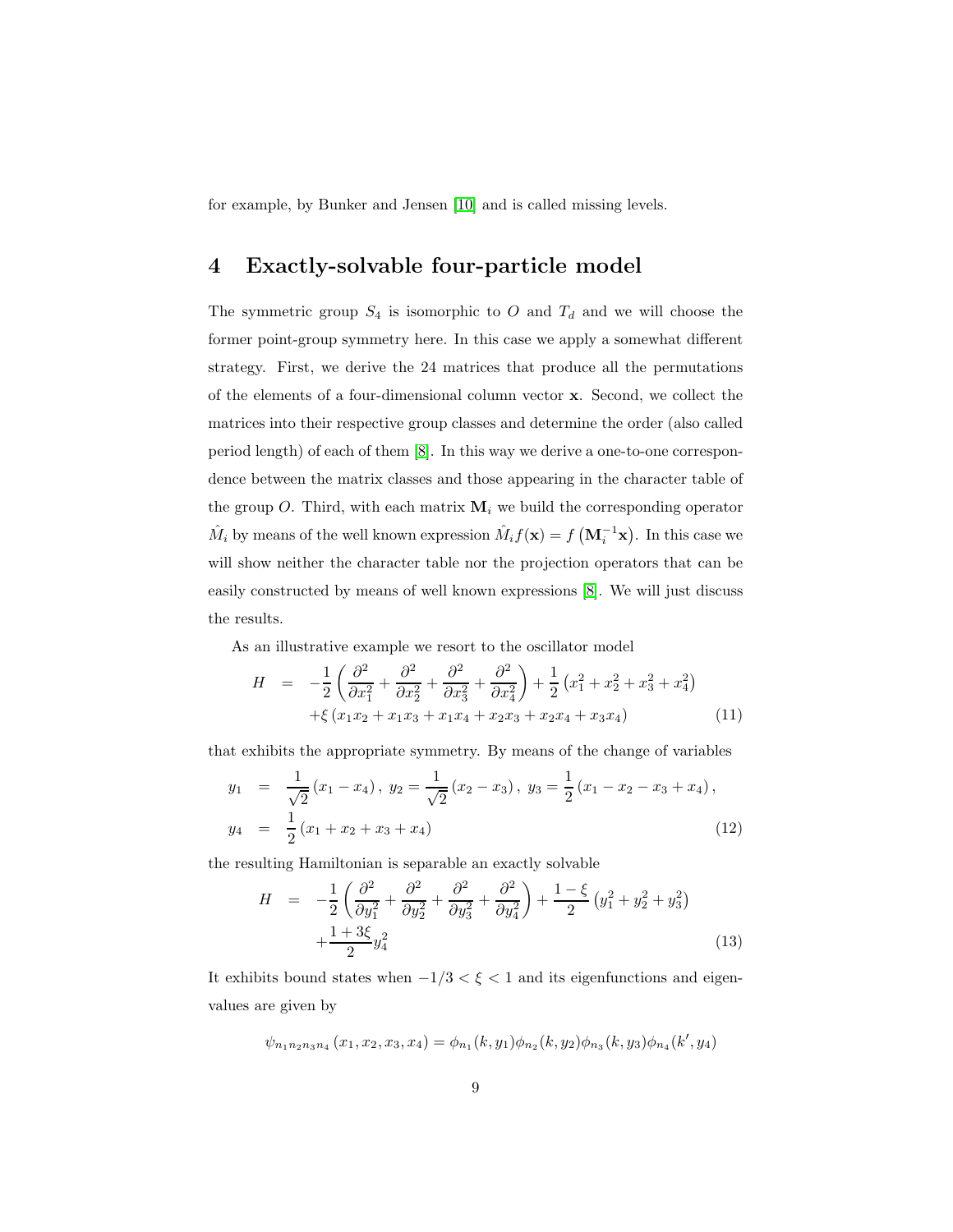$$
k = 1 - \xi, \ k' = 1 + 3\xi
$$
  
\n
$$
E_{n_1 n_2 n_3 n_4} = \sqrt{1 - \xi} \left( n_1 + n_2 + n_3 + \frac{3}{2} \right) + \sqrt{1 + 3\xi} \left( n_4 + \frac{1}{2} \right) \tag{14}
$$

The degeneracy of the states of this oscillator is considerably greater than the one for the preceding example:  $(n_1 + n_2 + n_3 + 1)(n_1 + n_2 + n_3 + 2)/2$ .

The variables  $y_1, y_2, y_3$  are basis for the irrep  $T_2$  and  $y_4$  is basis for  $A_1$ . For this reason all the states of the form  $\psi_{000j}$  are basis for  $A_1$  and the symmetry of the non-relativistic states is determined by the quantum numbers  $n_1$ ,  $n_2$  and  $n_3$ . For each value of  $n_4$  the three degenerate states with  $n_1 + n_2 + n_3 = 1$  are basis for  $T_2$ . The six degenerate states with  $n_1 + n_2 + n_3 = 2$  are basis for  $A_1$ , E and  $T_2$ . The ten degenerate states with  $n_1 + n_2 + n_3 = 3$  are basis for  $A_1, E$ ,  $T_1$  and  $T_2$ . The basis functions for the irrep  $A_2$  appear in a much higher energy level with  $n_1+n_2+n_3 = 6$ . As in the preceding example only the basis functions for the irreps  $A_1$  and  $A_2$  are eigenfunctions of all the permutation operators.

In order to determine which non-relativistic spatial functions contribute to the antisymmetric spatial-spin ones we proceed as in equation [\(10\)](#page-7-0) adding an additional electron to that expression and choosing the projection operators for the symmetry point-group  $O$ . In the case of four electrons we expect one quintuplet, three triplets and two singlets. Our results show that the spatial functions that are basis for  $A_1$  and  $T_2$  are not allowed by the antisymmetry principle. The basis functions for  $A_2$ ,  $T_1$  and E are responsible for the quintuplets, triplets and singlets, respectively. This conclusion is not model dependent because it is based entirely on the symmetry of the problem and applies, for example, to Beryllium under the clamped-nucleus approximation.

#### <span id="page-9-0"></span>5 Further comments and conclusions

Throughout this paper we have analyzed the connection between the antisymmetric spatial-spin functions given in terms of Slater determinants and the eigenfunctions of the non-relativistic Hamiltonian that are basis for the irreps of the symmetric group  $S_N$ . We restricted ourselves to the particular cases of  $N = 3$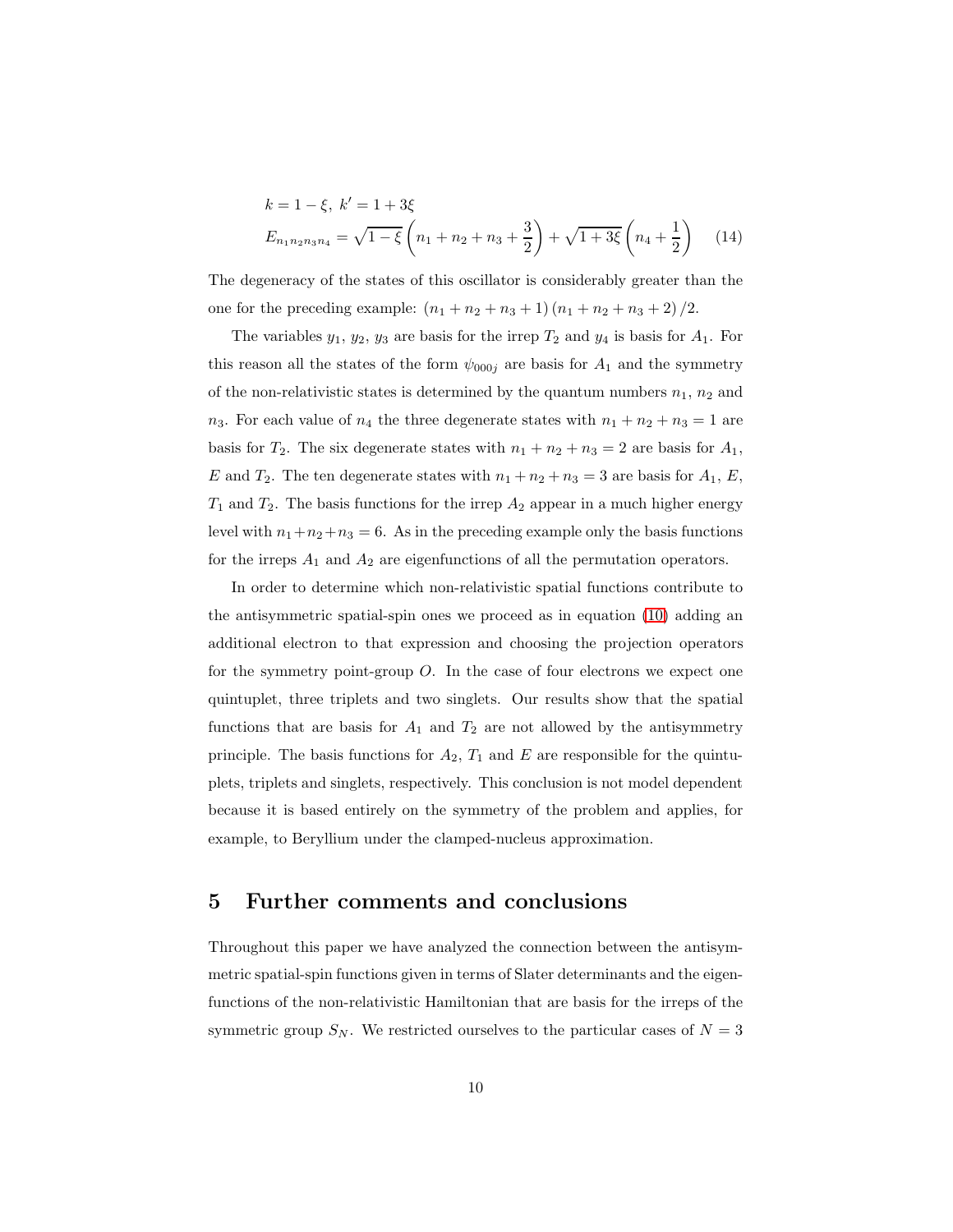and  $N = 4$  electrons because they can be analyzed by means of the character tables of the point groups  $C_{3v}$  and O, respectively, that are well known for most chemists and physical chemists. The exactly solvable models chosen here are suitable for illustration but are not necessary for obtaining the main theoretical results. From the point of view of symmetry they are identical to the Lithium and Beryllium atoms and the particular forms of the Hamiltonians mimic those atoms in the clamped-nucleus approximation. However, the main conclusions about the symmetry of the spatial parts of the Slater determinants also applies to the case of finite nuclear mass. If we remove the motion of the center of mass and place the coordinate origin at the nucleus the resulting Hamiltonian exhibits the same symmetry  $S_N$ . The reason is that the coupling terms that appear in the kinetic-energy operator (the so called mass polarization terms) do not change the permutational symmetry of the Hamiltonians [\[9\]](#page-11-6).

That the main theoretical results derived in this paper are not model dependent is clearly illustrated by the fact that present analysis of three 1/2-spin identical particles by means of the  $D_{3h}$  point group agrees with the results derived by Bunker and Jensen [\[10\]](#page-11-5) for the hydrogen nuclei of the  $H_3^+$  molecule.

#### Acknowledgments

The author is indebted to Diego R. Alcoba and Ofelia Oña for their full CI calculations that confirmed present theoretical results.

# <span id="page-10-0"></span>References

- <span id="page-10-1"></span>[1] M. A. C. Nascimento, Int. J. Quantum Chem 119, e25765 (2019).
- <span id="page-10-2"></span>[2] F. M. Fernández, On the permutation symmetry of atomic and molecular wavefunctions, [arXiv:1904.06378](http://arxiv.org/abs/1904.06378) [quant-ph].
- [3] F. L. Pilar, Elementary Quantum Chemistry (McGraw-Hill, New York, 1968).